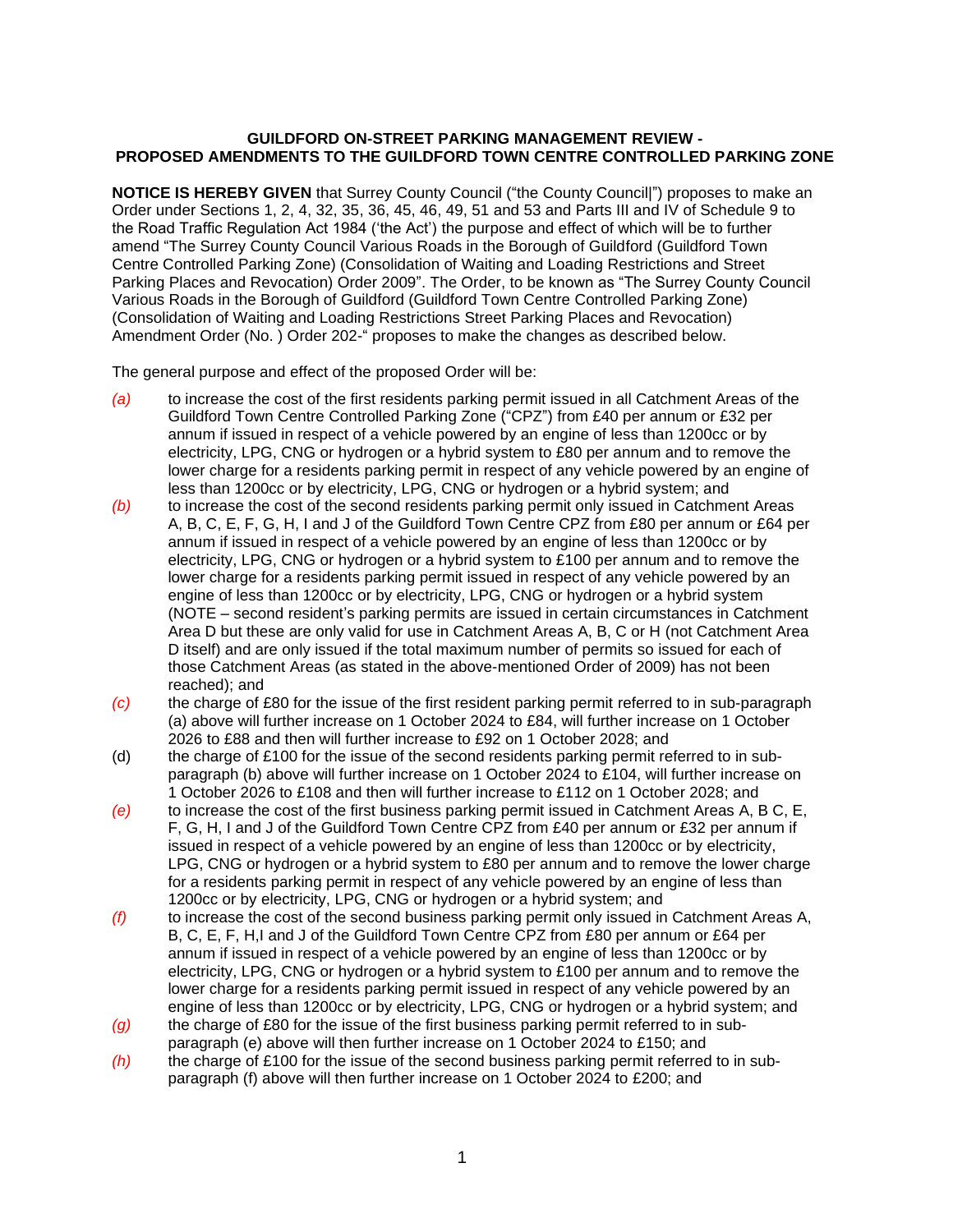- *(i)* carer's parking permits (issued to residents who are housebound and require regular short term visits from carers' or community care personnel) will be issued free of charge instead of at the current cost of £5 per annum (NOTE – Operational Parking permits for use by doctors, nurses and community care personnel who are required to make visits for medical or community care duties to residents within all Catchment Areas of the Guildford Town Centre CPZ will continue to be issued free of charge);and
- (j) to increase the charge for the issue of a resident's visitors parking permit (for use by visitors to residents of all Catchment Areas within the Guildford Town Centre CPZ) from £1 to £2 which will be valid for a period of one day only and to introduce a new resident's visitors parking permit which would be a valid for a period of two hours on any one day only at a cost of £1 (NOTE – The resident's visitors parking permit will only be valid in the Catchment Area in respect of which that particular permit is issued), and
- (k) to increase the number of resident's visitors parking permits (referred to in sub-paragraph (j) above) which are valid for a period of one day only that may be issued in respect of each resident's household from 60 to 150 per annum and that the number of such permits issued for a period of two hours on any one day only will be 250 per annum in respect of each resident's household; and
- (l) to introduce a Childcare Parking Permit, which would be issued to residents who employ a person or persons to look after children on a regular basis but is not a member of the resident's household which would only be issued in respect of Catchment Areas A, B, C, E, F, G, H and I of the Guildford Town Centre CPZ at a cost of £80 per annum, which charge will increase as stated for resident's parking permits in sub-paragraph (c) above (NOTE - The Childcare Parking Permit would only be valid in the Catchment Area in respect of which the Childcare Parking Permit is issued); and
- (m) carry out a legal drafting amendment to the above-mentioned Order of 2009 (as further amended) which will not affect any of the on-street parking controls enforced by that Order in any way whatsoever.

A copy of the draft Order, together with a Statement of the County Council's Reasons for Proposing the Order, five plans showing the various Catchment Areas within the Guildford Town Centre CPZ and the above-mentioned Order of 2009 (and the Orders which have previously amended that Order) may be inspected, free of charge -

- (a) by prior arrangement and appointment only at Guildford Borough Council's Parking Office situated at Bedford Road Multi-storey Car Park (Level 2), Laundry Road, Guildford (Telephone No. (01483) 505050 or Email: [Parking@guildford.gov.uk\)](mailto:Parking@guildford.gov.uk) during normal office hours; or
- (b) by prior arrangement by telephoning or emailing the County Council's Merrow Complex situated at Merrow Lane, Merrow, Guildford, Surrey, GU4 7BQ (Telephone No. 0300 200 1003) or Email: [highways@surreycc.gov.uk\)](mailto:highways@surreycc.gov.uk) between 9 a.m. and 5 p.m. on Mondays to Thursdays inclusive and 9 a.m. and 4.30 p.m. on Fridays; or
- (c) Guildford Library, North Street, Guildford, Ash Library, Ash Street, Ash and Horsley Library, Station Parade West, East Horsley during normal opening hours; or
- (d) on our website at www.surreycc.gov.uk/roads-and-transport/policies-plansconsultations/roads-and-transport-consultations.

(NOTE – The above-mentioned Order of 2009 and all the amending Orders and accompanying plans can only be inspected by following the arrangements described in sub-paragraph (b) above.

If you wish to object or make any other representation to the proposed Traffic Regulation Order you must send the grounds for your objection or representation (including any in support), in writing, to Ms L Monie at Hazel House, Merrow Lane, Merrow, Guildford, Surrey, GU4 7BQ or by Email at: [highways@surreycc.gov.uk](mailto:highways@surreycc.gov.uk) by Friday 8 July 2022 quoting reference LSEN/10644/GLD/AK/PAG.